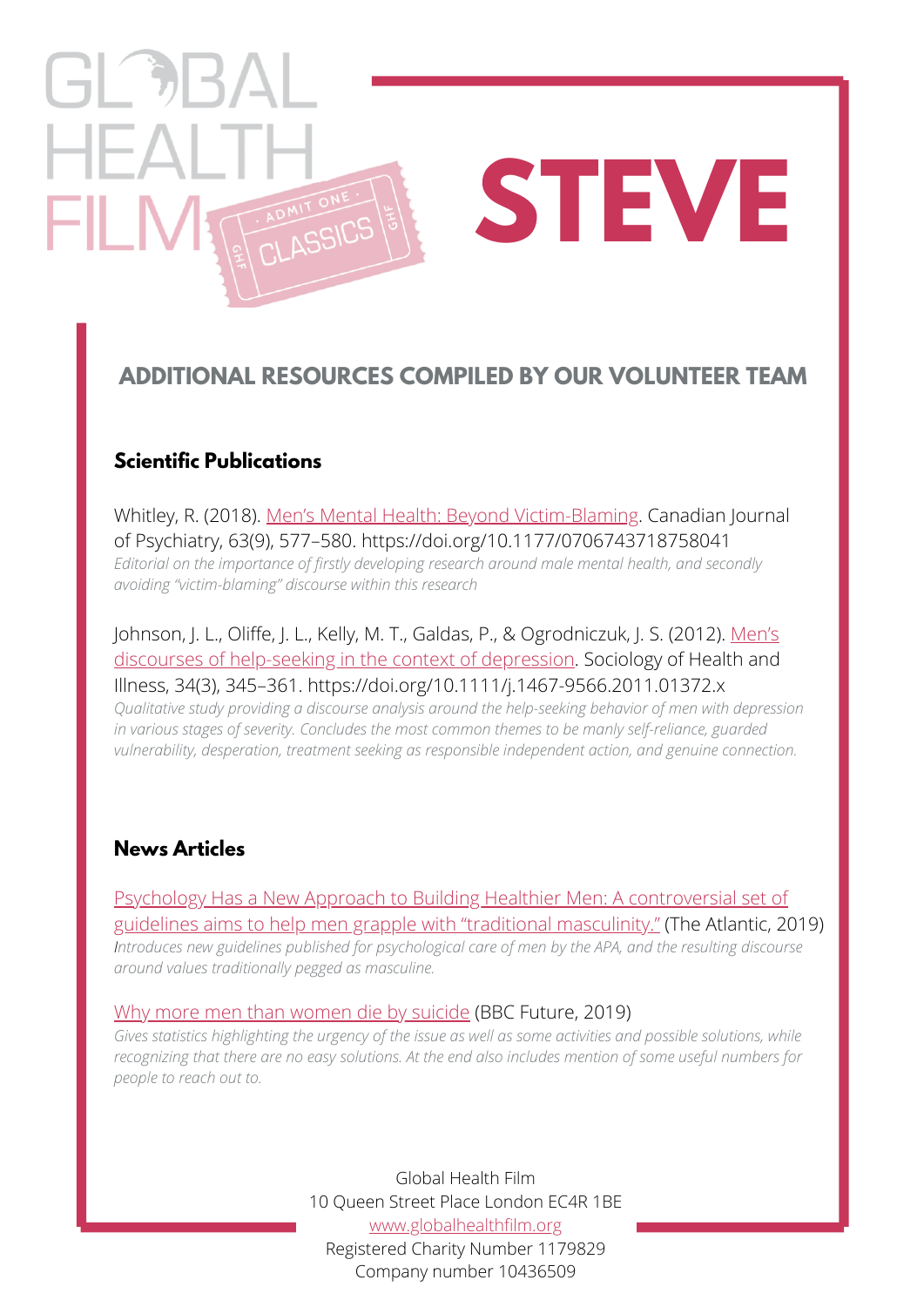### **ADDITIONAL RESOURCES COMPILED BY OUR VOLUNTEER TEAM**

#### **Other Resources**

 $HFA$ 

FIL N

[Suicide](https://ourworldindata.org/suicide) [\(Our World in Data\)](https://www.youtube.com/watch?v=Q3WDw-DBKLA)

*Shows the latest data on suicide through graphs and charts. Data is produced by [researchers](https://www.youtube.com/watch?v=Q3WDw-DBKLA) and institutions such as WHO and then collated in this data base linked to the University of Oxford.*

[We need to talk about male suicide](https://www.youtube.com/watch?v=Q3WDw-DBKLA) (TEDxTalk by Steph Slack, 2018) *Very interesting video about accepting the fact that man can have suicidal thoughts, but we should question how we react to those and the role of men in society.*

[How Do You Stop Men Taking Their Own Lives?](https://www.youtube.com/watch?v=Y9FEQYp1imc&feature=youtu.be) (TEDxTalk by Ben Akers, 2020)

Eighty Four: poetry book on male suicide, mental health, vulnerability and hope (project of the organization CALM)

[World Suicide Prevention Day](https://www.healthwatch.co.uk/event/2020-09-10/world-suicide-prevention-day) (Healthwatch, 2020)

[International Association for Suicide Prevention](https://www.iasp.info/) - Website

[Survivors of Bereavement by Suicide](https://uksobs.org/) - Website

[Mind: for better mental health](https://www.mind.org.uk/) - Website

[Steve: The Documentary](https://www.stevedocumentary.com/) - Website

[OurKidsOurLives](https://www.gofundme.com/f/ourkidsourlives) (Crowdfunding Campaign) *GoFundMe for the next project of film producer Ben Akers*

> Global Health Film 10 Queen Street Place London EC4R 1BE [www.globalhealthfilm.org](http://globalhealthfilm.org/) Registered Charity Number 1179829 Company number 10436509